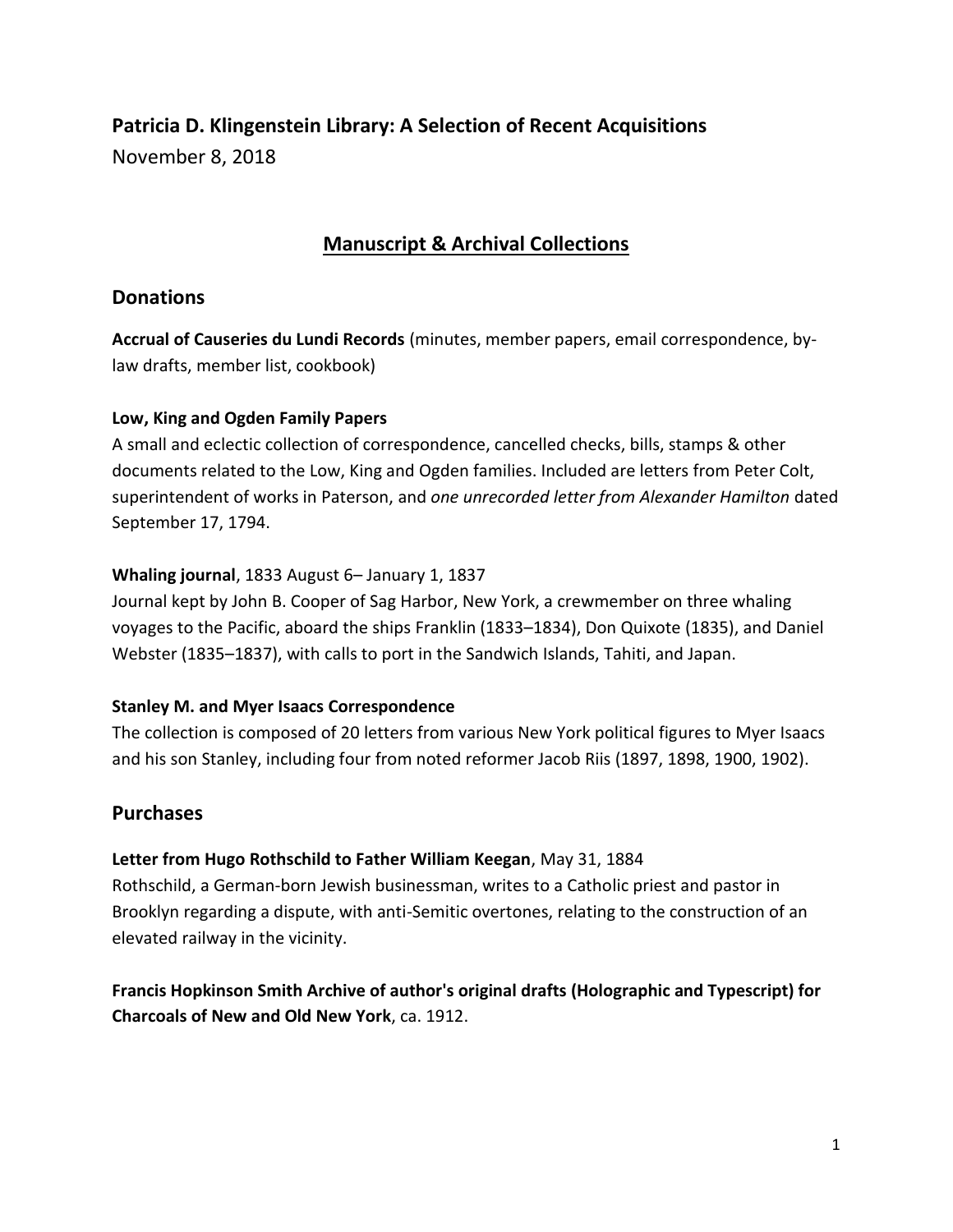# **Printed Collections**

#### **Donations**

*New York Weekly Express* (7 issues). New York [N.Y.]: Townsend & Brooks,1848-1849. These issues fill in gaps in the library's holdings of this title. The newspaper originally touted a Whig point-of-view, then took up the cause of the Know Nothing Party, Constitutional Union Party, and finally, the Democratic Party.

R.H. Macy & Co. *Thanksgiving Eve Dining Menu*, Nov. 27, 1907.

Resnik, Mindy, M.S.W. *Wife Beating. Counselor Training Manual #1.*[Place of publication unknown: publisher unknown.] [Distributed by AA (Ann Arbor) NOW/Wife Assault], 1976.

Center for a Woman's Own Name. *Booklet for Women Who Wish to Determine Their Own Names after Marriage*. Barrington, Ill. : The Center, 1974.

Shapiro, Carol. *How to Organize a Multi-Service Women's Center*. New York: Women's Action Alliance, 1973.

#### **Purchases**

**Nine finely drawn manuscript street plans delineating parts of lower Manhattan's sewer network**. New York, 1865-1868.

De Sola Mendes, Rev. Dr. Frederic. *Defence, Not Defiance: A Hebrew's Reply to Missionaries: Consisting of I. Faith Confirmed, Selections from the Work "Chizuk Emunah" of Isaac Troki…* New York: Printed and Published at the Office of the Independent Review, 1876.

The book is a "defensive polemic," helping Jews respond to the conversion efforts of Christian missionaries. The author hopes that Jewish readers will resist these missionaries, and learn how "much of the glory of Christianity is due to its incorporation of Hebrew principles." He explains "Why we do not believe that Jesus was the Messiah."

Rabbi Frederic de Sola Mendes (1850-1927), born in Jamaica, was a rabbi, author and editor.

*Giuliani's Town. No One is Safe***.** *No Marching in Giuliani's Town. Police Brutality.* [New York City]: 1999. Broadside